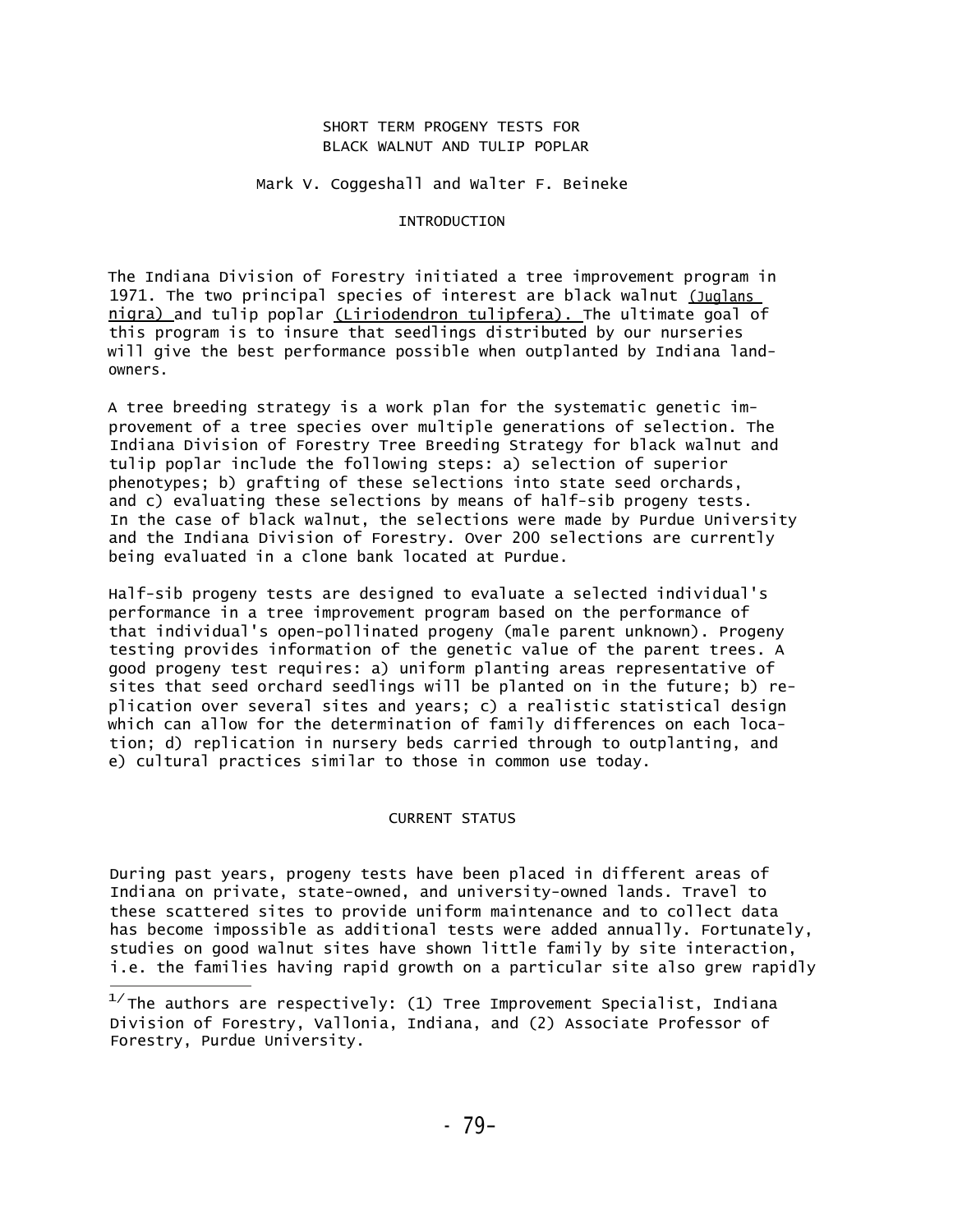on other sites (McKeand, 1978). Since walnut is recommended for planting only on good sites, there is no reason to continue planting in many different locations. Therefore, good sites at the two state nurseries and at the Purdue University Martell Forest will become the standard progeny test sites.

Black walnut produces highly variable seed crops. Tulip poplar always has a low percentage of filled seed. As a result, seed supply has greatly influenced past progeny test designs. Replication of an open-pollinated progeny family within a test was impossible in some years and results from such tests were limited in their application.

Beginning in 1979, attempts to circumvent the problem of inadequate seed supply were implemented. Only those families containing sufficient numbers of seedlings were planted. The result was a balanced, replicated experimental design which will yield more information than was previously available.

# PROCEDURE

In 1979, black walnut progeny test outplantings were established at the Vallonia and Jasper-Pulaski state nurseries. At each location, ten families were planted in a randomized complete block design with 5 replications. Each family was arranged at random within each replication and represented by a 4 tree single row plot at a spacing of 4 x 4 feet. McKeand (1978) showed that 5 replications and about 4 to 6 seedlings per replication were adequate to determine significant family differences. A single border row was planted around each test. A similar test was established for tulip poplar. Fifteen half-sib families were planted in a randomized complete block design at Vallonia Nursery in 1979. Each family was randomized within each of 5 replications and represented by a 4 tree single row plot. Spacing was 5 x 5 feet and a single border row surrounds the planting.

Close spacing solves several major progeny testing problems. By reducing the land area required, less soil variation is encountered and hence a better understanding of genetic differences is obtained. Close spacing also reduces weed control problems common to larger land areas.

The principal trait of interest in these plantings is juvenile height growth for both black walnut and tulip poplar. Emphasis on this trait will help to insure successful plantation establishment by minimizing the competitive effects of weeds. In addition, landowner interest will be intensified by planting fast growing stock in their plantations.

The experimental design used in these plantings can allow for the determination of statistical differences among half-sib families in the test. Selections whose progeny are significantly better than the nursery checks within the test will be retained in the state seed orchards. It should